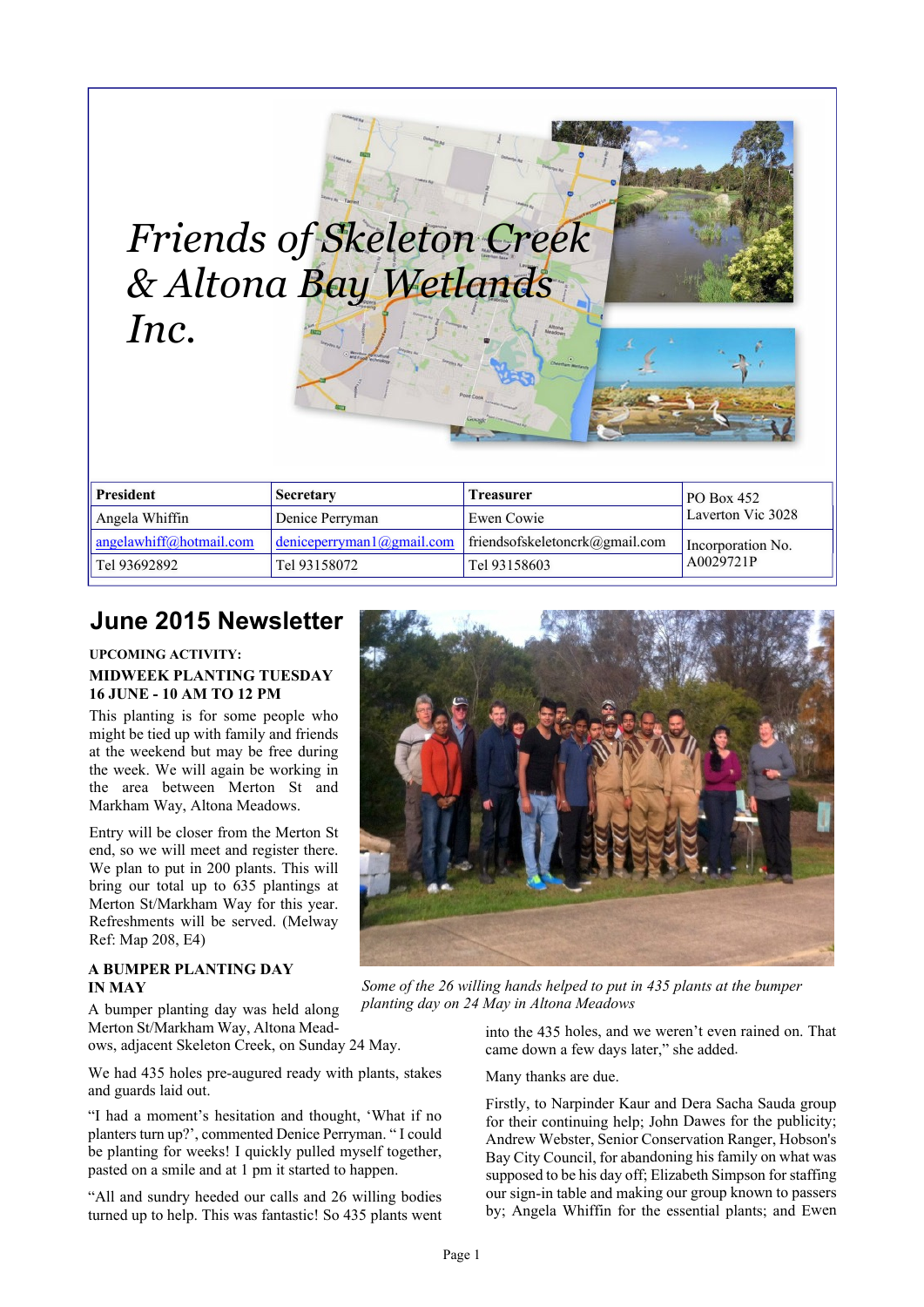Cowie, Denice and Angela for the pre-hole digging. In an unheard of occurrence we even ran out of afternoon tea, which was unbelievable. Having double the helpers was what did it!

"It is most gratifying that we're now getting a group of local people who turn up on a regular basis to help", commented Denice. "I have been calling them 'residuals', but decided it sounds like something left in a bottle! A friend suggested 'repeat offenders', but I didn't like this either.

"Maybe 'boomerangs' would fit. Can anyone out there come up with a better name? These are exactly the people who make a group like ours work and I'd love to have the most appropriate description or word for these special people!" [Suggestions welcome :)]

#### **CARSHALTON COURT, HOPPERS CROSSING PLANTING, SUNDAY 28 JUNE**

Our normal monthly planting will be held at Carshalton Court in Hoppers Crossing from 1 pm to 3 pm. We have been working at doing a dense, grassy revegetation in this area, and Maddie Veale our Wyndham City Council Conservation Officer is preparing to expand the area planted. (Melway Ref: Map 203, A7)

## **HOBSON'S BAY COUNCIL COMMUNITY FUND \$1000 GRANT**

We have decided to spend our grant money in between Merton St and Markham Way, Altona Meadows. This is our focus area for this year. We thought some intensive planting next to the 'Denice Perryman Seat', along the shared path, would be a good idea.

This seat is well used, adjacent to an opening and lovely view, with foreground rocks, to a wide Skeleton Creek. With 200 plants to go in, we should be able to make this area even more attractive.

## **PLANNING FOR 2016 … AND REPORTING THE CREEPING OXALIS**

We are starting to think of preparation of our sites for 2016. Andrew Webster, Senior Conservation Ranger, Hobson's Bay City Council, has asked us to keep a look out at Clarendon Court, Seabrook, for the \*Creeping Oxalis weed in the June/July months; we have noted already that a "good crop" of Oxalis weed is already appearing. Out-of-control creeping couch grass will also be monitored.

The Friends' reporting is for Andrew to organise spraying in the appropriate window. There will also be some removal of old woody and damaged plants.

*\*Creeping Oxalis (Oxaliscorniculata) has tiny clover to heart shaped leaves that form roots wherever the stems*

*touch the ground. It's a common weed of lawns, and because the stems creep under lawn runners of Buffalo, Kikuyu and Couch, it is hard to eradicate.*



# **ANGELA'S PLANT OF THE MONTH**

**BASALT DAISY** Brachyscome basaltica var. gracilis



*By Angela Whiffin*

This pretty little

daisy is 30 cm to 60 cm high. It is slender with erect stems and narrow, light green leaves and white daisy flowers in Spring and Summer - although it's currently Winter, it's flowering at the Newport Lakes Nursery *(pictured below);* we have noticed that the current seasons have a lot of plants confused!

The Basalt Daisy prefers a sunny situation in moist soils and is ideal for bog gardens, where it forms drifts



and will flower prolifically. It suckers easily, but is not suitable for permanently dry soils. This plant was once common in grassy wetlands, drainage lines and swamp margins and is indigenous to the Basalt Plains.

*Reference: 'Plants of Melbourne's Western Plains', 2nd Edition*

# **FRIENDS OF SKELETON CREEK FACEBOOK PAGE**

## **VISIBILITY OF MEMBERS POSTS**

If you've 'Liked' our Facebook page you may have noticed the difference in how it works to your own or other Facebook pages.

Unless you're an administrator or approved editor, you cannot post or comment to the FoSC Facebook Page - but only "like" or comment to what's already posted by the administrator or approved editor. The FoSC Facebook, which was recently set up by FoSC volunteer Peta Keown, is a Community Page and not a Group Page, which functions differently.

With Pages, the administrator's posts show up on members newsfeeds, but visitors and members posts do not. Instead, members posts appear in a box on the side of the Page in condensed form, although it is posted on your own Facebook's newsfeed, so your Friends will see your post. As the FoSC Facebook is new, Peta is taking a cautious approach and has decided to leave the page as is for the time being. However, she quickly approves and shares any information that people post, so don't be put off from getting involved on our Facebook Page.

"We may change this plan, if lots of people post", she said. Peta is now supported by John Dawes, who is now an Editor of the Page. The FoSC Facebook Page can be found at: <www.facebook.com/friendsofskeletoncreek>